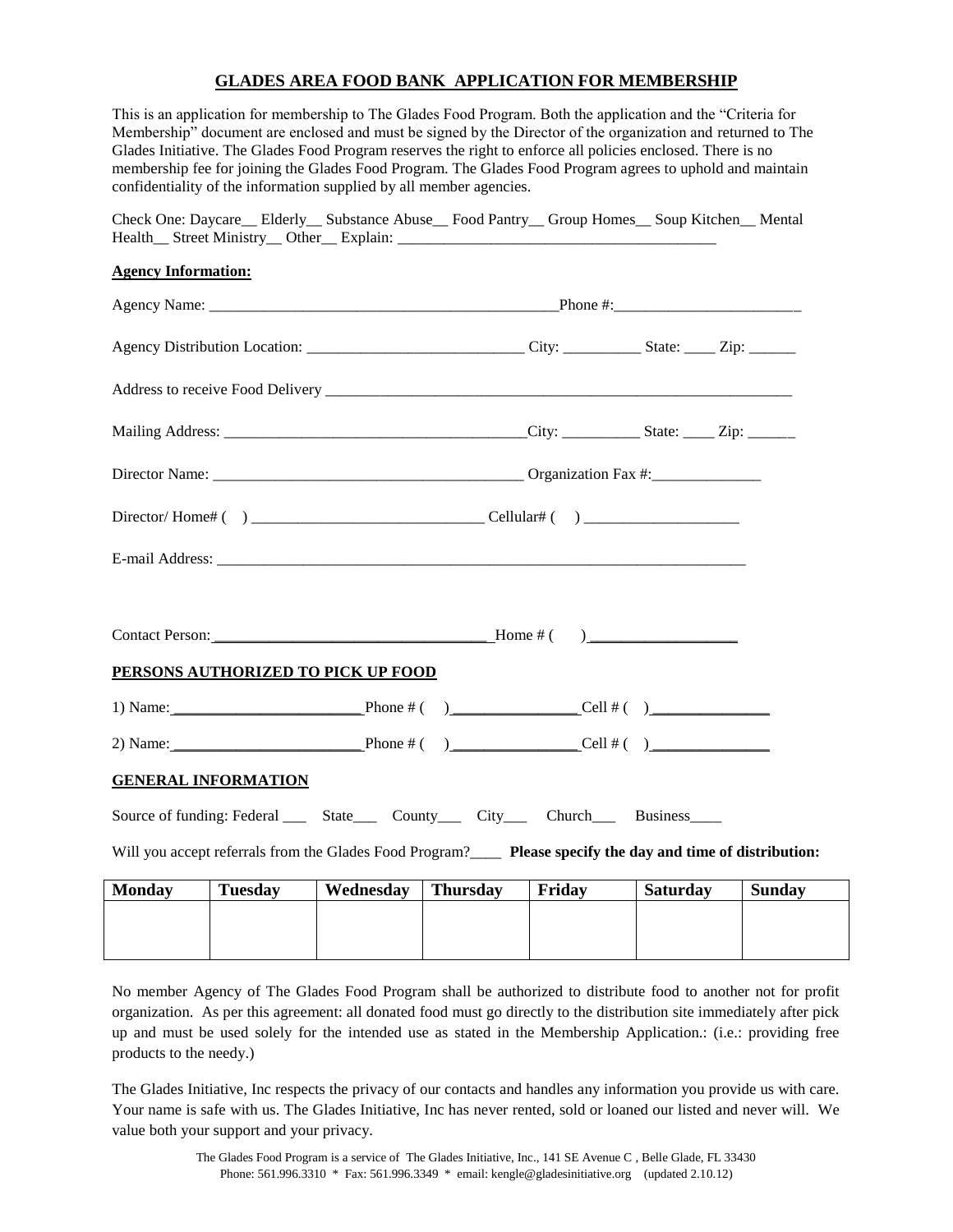## **PROGRAM INFORMATION**

#### **Emergency Food Pantry:**

| Total number of individuals distributed to Weekly: _____ Monthly: _____                                                                                                                                                                                                                |
|----------------------------------------------------------------------------------------------------------------------------------------------------------------------------------------------------------------------------------------------------------------------------------------|
| How often can they receive a box?                                                                                                                                                                                                                                                      |
| Do you keep record of those families you distribute food to?                                                                                                                                                                                                                           |
| What kinds of documents are required to receive food from your organization?                                                                                                                                                                                                           |
|                                                                                                                                                                                                                                                                                        |
| <b>Homeless Street Ministries:</b>                                                                                                                                                                                                                                                     |
| Total of meals served: Daily: ______ Weekly: ______ Monthly: _____                                                                                                                                                                                                                     |
|                                                                                                                                                                                                                                                                                        |
| Day & Time of serving/ feeding: $\frac{1}{2}$ and $\frac{1}{2}$ and $\frac{1}{2}$ and $\frac{1}{2}$ and $\frac{1}{2}$ and $\frac{1}{2}$ and $\frac{1}{2}$ and $\frac{1}{2}$ and $\frac{1}{2}$ and $\frac{1}{2}$ and $\frac{1}{2}$ and $\frac{1}{2}$ and $\frac{1}{2}$ and $\frac{1}{2$ |
|                                                                                                                                                                                                                                                                                        |
| <b>On-Site Feeding Program:</b>                                                                                                                                                                                                                                                        |
| Total of meals served: Weekly: _____ Monthly: ______ Total of people served: __________                                                                                                                                                                                                |

Hours of operation: \_\_\_\_\_\_\_\_\_\_\_\_\_\_ Types of meals provided: Breakfast \_\_\_\_\_\_\_\_ Lunch \_\_\_\_\_\_\_\_

If yes, how many?  $\overline{\qquad}$  Approx size: S M L

By signing this application, I acknowledge that all information contained therein is accurate and truthful, to the best of my knowledge. I also acknowledge that I am an authorized representative of the applicant agency, and as such, have the authority to sign agreements and/ or contracts on behalf of the applicant agency. Therefore, by signing "Criteria for Membership", I understand that should the applicant agency be approved for membership with The Glades Food Program, the agency will comply with all criteria set forth by The Glades Food Program.

# DIRECTOR OF THE AGENCY SIGNATURE

Snacks \_\_\_\_\_\_\_\_\_\_\_ Dinners \_\_\_\_\_\_\_\_\_

Refrigerator: Y or N If yes, how many? \_\_\_\_\_\_ Approx size: S M L<br>Freezer: Y or N If yes, how many? Approx size: S M L

Dry Storage: Y or N If yes, how many? \_\_\_\_\_\_ Approx size: S M L

**Equipment/ Storage:** 

PRINT NAME \_\_\_\_\_\_\_\_\_\_\_\_\_\_\_\_\_\_\_\_\_\_\_\_\_\_\_\_\_\_\_\_\_\_\_\_\_\_\_\_\_\_\_\_\_\_\_\_\_\_\_\_\_\_\_\_\_\_\_\_\_\_\_\_\_\_\_\_\_\_\_\_\_\_